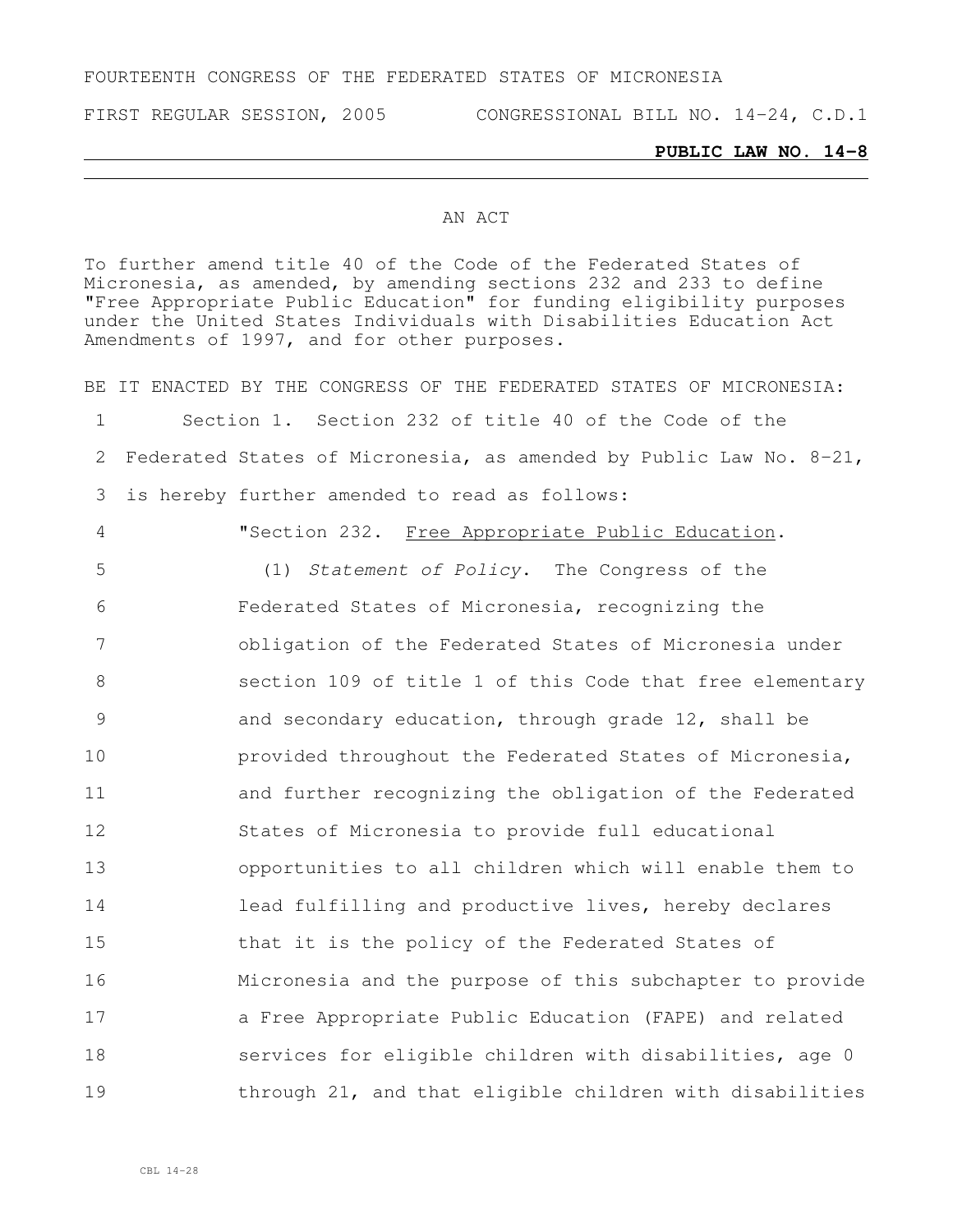| $\mathbf 1$    | shall primarily receive special education and related    |
|----------------|----------------------------------------------------------|
| $\mathbf{2}$   | services, insofar as appropriate, in regular classrooms  |
| 3              | and regular schools or other natural environments, which |
| 4              | provide education and interaction with non-disabled      |
| 5              | children, that are offered by the Federated States of    |
| 6              | Micronesia through each State Department of Education    |
| 7              | and other public agencies.                               |
| $8\,$          | (2) Exceptions to FAPE. The obligation to make FAPE      |
| $\overline{9}$ | available to all children with disabilities does not     |
| 10             | apply with respect to the following:                     |
| 11             | Incarcerated Youth. Students age 18 through<br>(a)       |
| 12             | 21 who, in the last educational placement prior to their |
| 13             | incarceration in an adult correctional facility:         |
| 14             | (i) Were not actually identified as being a              |
| 15             | child with a disability under this Act; and              |
| 16             | (ii) Did not have an IEP under the provisions            |
| 17             | of this Act.                                             |
| 18             | (b) The exception in paragraph (2) (a) of this           |
| 19             | section does not apply to students with disabilities,    |
| 20             | aged 18 through 21, who:                                 |
| 21             | (i) Had been identified as a child with                  |
| 22             | disability and had received services in accordance with  |
| 23             | an IEP, but who left school prior to their               |
| 24             | incarceration; or                                        |
| 25             | (ii) Did not have an IEP in their last                   |

#### of 5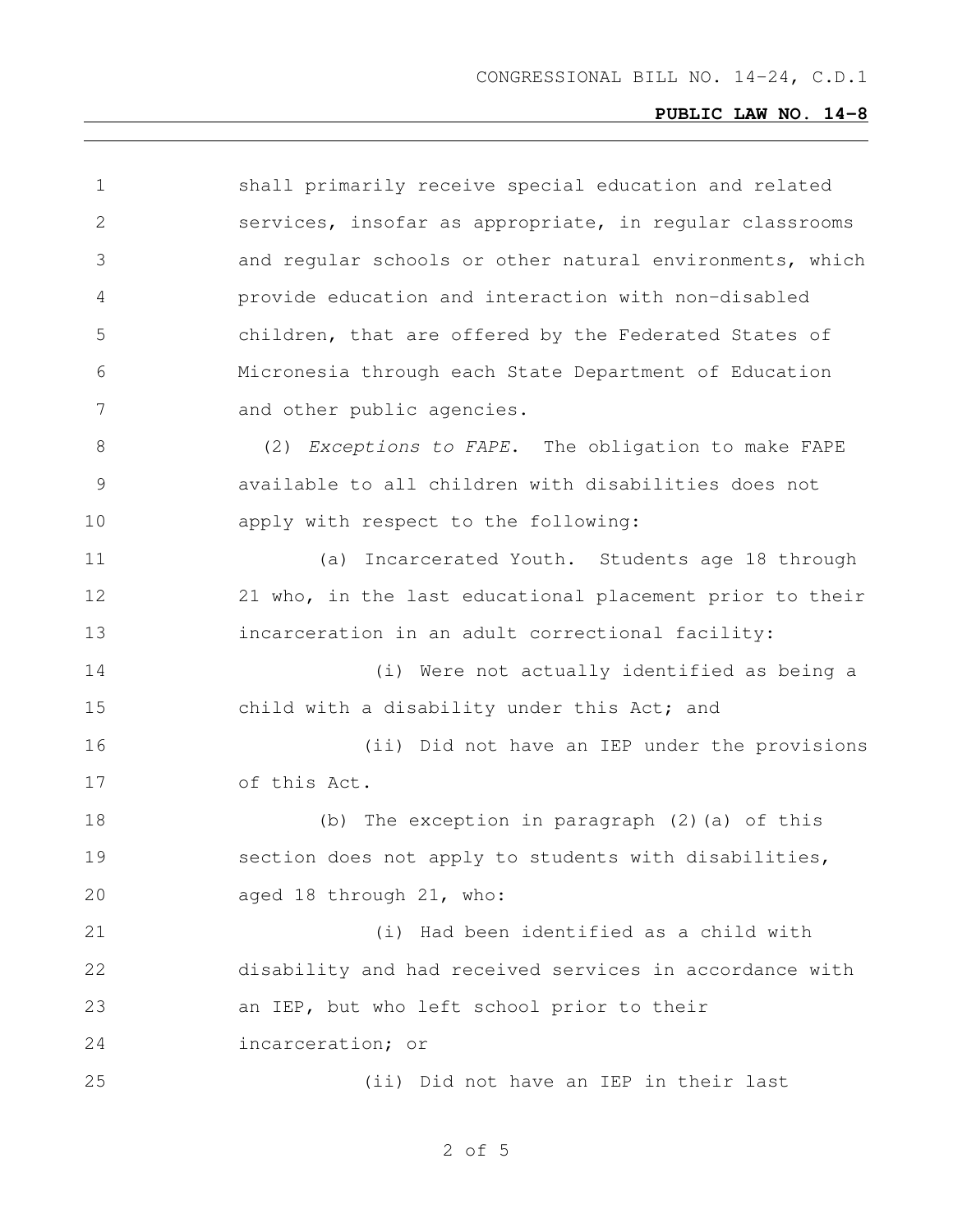| 1             | educational setting, but who had actually been                     |
|---------------|--------------------------------------------------------------------|
| $\mathbf{2}$  | identified as a "child with a disability" under the                |
| 3             | provisions of this Act.                                            |
| 4             | Students with disabilities who have graduated<br>(c)               |
| 5             | from high school with a diploma.                                   |
| 6             | (d) Graduation from high school with a regular                     |
| 7             | diploma constitutes a change in placement, requiring               |
| 8             | written prior notice in accordance with requirements of            |
| $\mathcal{G}$ | this Act.                                                          |
| 10            | (3) Accessibility. The Secretary and each State                    |
| 11            | Director of Education shall encourage all school                   |
| 12            | facilities to become fully accessible to students with             |
| 13            | disabilities."                                                     |
| 14            | Section 2. Section 233 of title 40 of the Code of the              |
| 15            | Federated States of Micronesia, as amended by Public Law No. 8-21, |
| 16            | is hereby further amended to read as follows:                      |
| 17            | "Section 233. Definitions. As used in this subchapter,             |
| 18            | unless the context otherwise requires:                             |
| 19            | (1) 'Children with disabilities' includes those                    |
| 20            | individuals from birth through age 21 who are evaluated            |
| 21            | as having mental retardation, hearing impairments                  |
| 22            | including deafness, speech or language impairments,                |
| 23            | visual impairments including blindness, serious                    |
| 24            | emotional disturbance, orthopedic impairments, autism,             |
| 25            | traumatic brain injury, other health impairments,                  |
|               |                                                                    |

of 5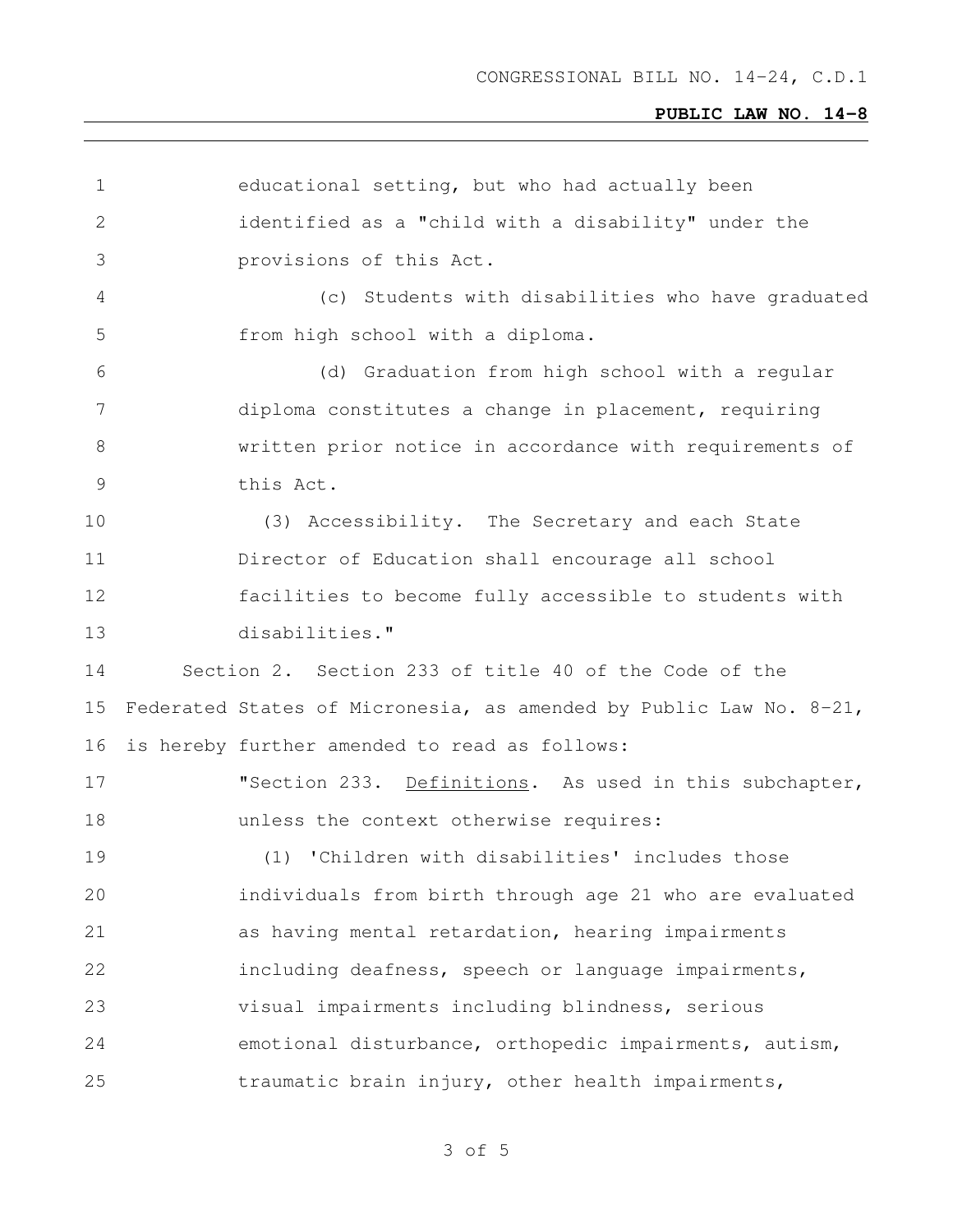| $\mathbf 1$ | specific learning disabilities, deaf-blindness, or       |
|-------------|----------------------------------------------------------|
| 2           | multiple impairments, and who because of those           |
| 3           | impairments need special education and related services. |
| 4           | (2) 'Free Appropriate Public Education (FAPE)' the       |
| 5           | term free appropriate public education or FAPE means     |
| 6           | special education and related services that:             |
| 7           | (a) Are provided at public expense, under public         |
| 8           | supervision and direction, and without charge to parents |
| 9           | or students;                                             |
| 10          | (b) Meet special education program standards and         |
| 11          | regulations established by the Department of Health      |
| 12          | Education and Social Affairs (DHESA), including the      |
| 13          | requirements of this part;                               |
| 14          | (c) Include preschool, elementary school, or             |
| 15          | secondary school education in each State; and            |
| 16          | (d) Are provided in conformity with an                   |
| 17          | individualized education program (IEP), and              |
| 18          | (e) Are provided for eligible students who have          |
| 19          | been suspended or expelled from school.                  |
| 20          | (3) 'Secretary' means the Secretary of the Department    |
| 21          | of Education.                                            |
| 22          | (4) 'Special education' means instructional or           |
| 23          | other services necessary to assist children with         |
| 24          | disabilities. Special Education is specially designed    |
| 25          | instruction, at no cost to the parents, to meet the      |
|             |                                                          |

of 5